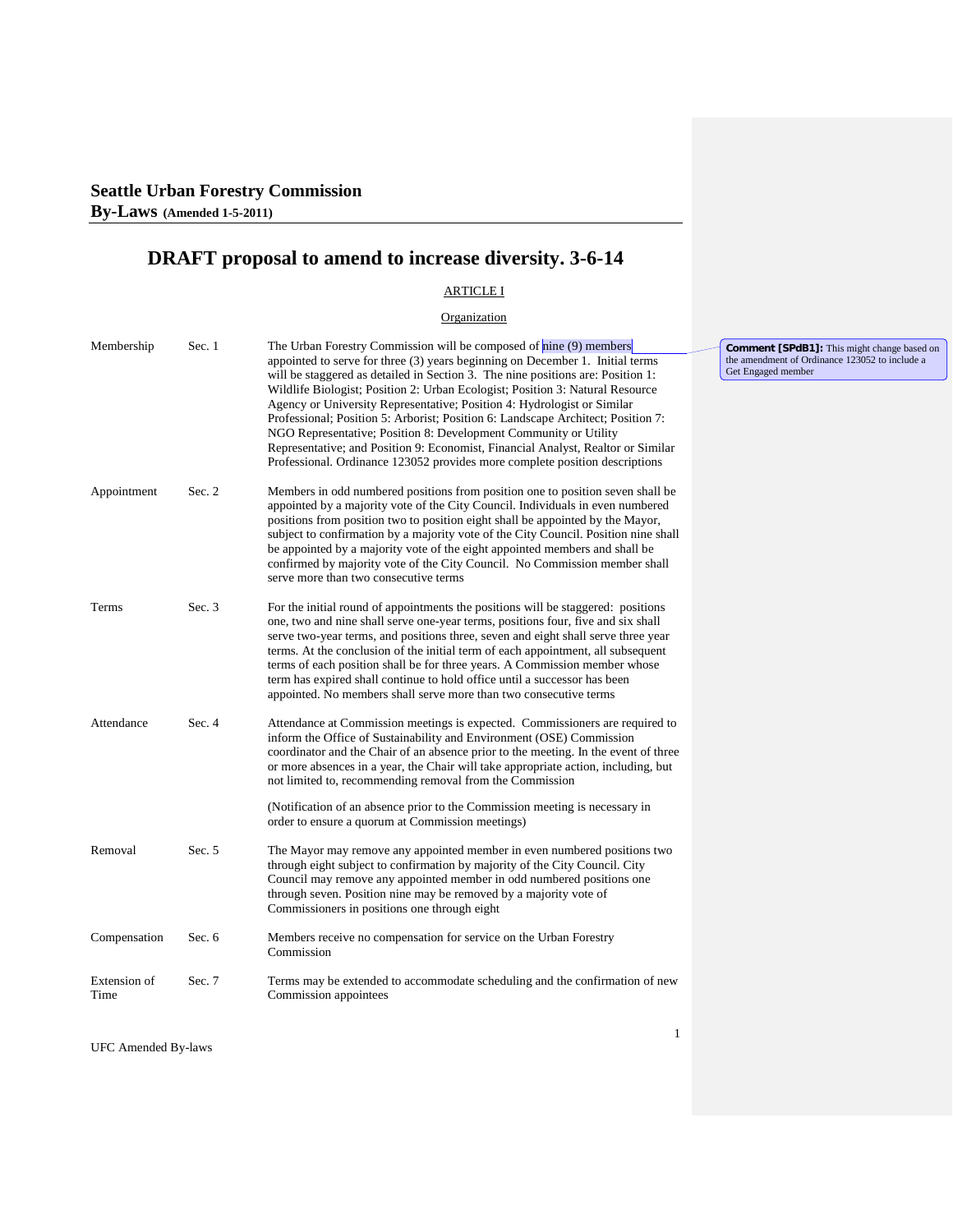| Vacancies                                    | Sec. 8   | Vacancies will be filled for unexpired terms in a manner similar to the original<br>appointment                                                                                                                                                                                                                                                                                                                                                                                                                                                                                                              |  |  |
|----------------------------------------------|----------|--------------------------------------------------------------------------------------------------------------------------------------------------------------------------------------------------------------------------------------------------------------------------------------------------------------------------------------------------------------------------------------------------------------------------------------------------------------------------------------------------------------------------------------------------------------------------------------------------------------|--|--|
| Officers                                     | Sec. $9$ | A Chair and Vice Chair will be annually elected by vote. The Vice Chair may act<br>in the position of the Chair when the Chair is not available or when the Chair<br>delegates this role to the Vice Chair. If neither is available the role of the Chair<br>can be delegated to another Commissioner. The Vice Chair will automatically                                                                                                                                                                                                                                                                     |  |  |
|                                              |          | become the Chair for the following year.                                                                                                                                                                                                                                                                                                                                                                                                                                                                                                                                                                     |  |  |
| Duties of Chair                              | Sec. 10  | The Chair shall exercise general supervision over the Commission's business and<br>affairs, performing all duties incidental to the office and those required by the<br>Charter of the City of Seattle, law, ordinance, and these by-laws, as well as those<br>duties that are properly delegated by the Commission.                                                                                                                                                                                                                                                                                         |  |  |
|                                              |          | S/he will preside at all meetings and have those powers generally assigned such<br>an officer. S/he will act as spokesperson for the Commission and as its<br>representative at meetings with other organizations and committees unless such<br>representation is otherwise authorized by the Commission. The Chair may,<br>however, delegate to any Commission member performance of any duties<br>imposed by this section. No pronouncement made as spokesperson or<br>representative will obligate or commit the Commission except as provided by<br>these by-laws or unless authorized by the Commission |  |  |
| Committees                                   | Sec. 11  | The Commission, by resolution adopted by a majority of Commissioners, may<br>designate or appoint one or more standing or ad-hoc committees, each of which<br>shall consist of two or more Commissioners and may include other individuals to<br>provide specific expertise who are not Commissioners. Such individuals shall<br>have appropriate qualifications and serve in an advisory capacity                                                                                                                                                                                                           |  |  |
| Chair Ex-officio                             | Sec. 12  | The Chair serves ex-officio on all committees                                                                                                                                                                                                                                                                                                                                                                                                                                                                                                                                                                |  |  |
| Act as Body                                  | Sec. 13  | The Commission acts as a body in making its decisions and announcing them. No<br>member may use agency letterhead or speak or act for the Commission without<br>prior authorization from the Chair                                                                                                                                                                                                                                                                                                                                                                                                           |  |  |
| Address                                      | Sec. 14  | The address of the Commission shall be:                                                                                                                                                                                                                                                                                                                                                                                                                                                                                                                                                                      |  |  |
|                                              |          | Office of Sustainability and Environment<br>City of Seattle                                                                                                                                                                                                                                                                                                                                                                                                                                                                                                                                                  |  |  |
|                                              |          | Mailing Address:<br>P.O. Box 94729<br>Seattle, WA 98124-4729                                                                                                                                                                                                                                                                                                                                                                                                                                                                                                                                                 |  |  |
|                                              |          | Street Address:<br>700 Fifth Avenue, Suite 2748<br>Seattle, WA 98124                                                                                                                                                                                                                                                                                                                                                                                                                                                                                                                                         |  |  |
|                                              |          | ARTICLE II                                                                                                                                                                                                                                                                                                                                                                                                                                                                                                                                                                                                   |  |  |
|                                              |          | Meetings                                                                                                                                                                                                                                                                                                                                                                                                                                                                                                                                                                                                     |  |  |
| <b>Public Meetings</b>                       | Sec. 1   | All meetings of the Urban Forestry Commission, except those at which personnel<br>matters will be discussed, will be open to the public                                                                                                                                                                                                                                                                                                                                                                                                                                                                      |  |  |
| Meetings                                     | Sec. $2$ | Regular meetings of the Commission will be held on the first and second<br>Wednesday of each month in the Seattle Municipal Tower (room locations may<br>vary). In the event a change in location is necessary, effort will be made to<br>inform the public in advance. Additional meetings may be scheduled as                                                                                                                                                                                                                                                                                              |  |  |
| $\overline{c}$<br><b>UFC</b> Amended By-laws |          |                                                                                                                                                                                                                                                                                                                                                                                                                                                                                                                                                                                                              |  |  |

**Formatted:** Highlight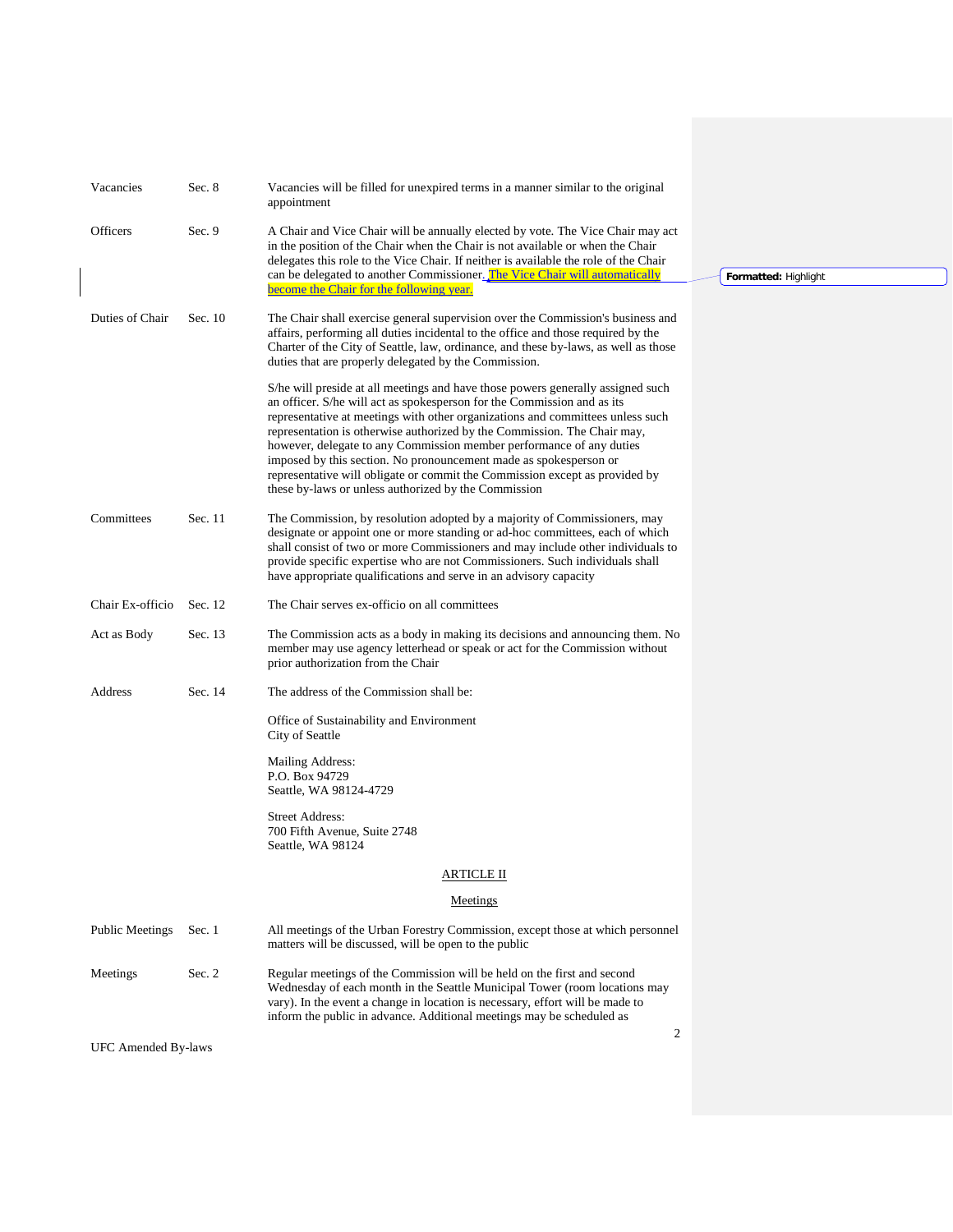|                                                                        |          | necessary. The City will make reasonable accommodation, upon request, for<br>people with disabilities                                                                                                                                                                                                                                                                                         |
|------------------------------------------------------------------------|----------|-----------------------------------------------------------------------------------------------------------------------------------------------------------------------------------------------------------------------------------------------------------------------------------------------------------------------------------------------------------------------------------------------|
|                                                                        |          | Special meetings of the Commission may be held whenever and wherever the<br>Commission may determine. The Chair may call such meetings. The Chair will<br>issue such a call upon the request of five (5) or more Commission members                                                                                                                                                           |
|                                                                        |          | Committee meetings will be held in City offices unless reason exists to hold them<br>at another location. Meetings will be scheduled in advance by the Committee<br>Chair. An agenda will be prepared at the direction of the Chair and in<br>consultation with staff and its substance conveyed to all Commissioners                                                                         |
| Agenda and<br>Notice for<br><b>Public Meetings</b>                     | Sec. $3$ | The Chair, with support from staff, will prepare an agenda for each public<br>meeting, prior to the meeting. Additional agenda items may be proposed by any<br>member of the Commission, subject to the approval of the Chair. However,<br>during the meetings, the Commission may only change the agenda with consent<br>of the majority of Commission members present                       |
|                                                                        |          | Commission members will receive notice and agendas prior to each scheduled<br>Commission meeting                                                                                                                                                                                                                                                                                              |
|                                                                        |          | Staff will make reasonable effort to post all meeting notices, current agendas, and<br>available documents noted in the agendas on the Commission website. Staff will<br>maintain a list of interested members of the community and make reasonable<br>effort to send advance notice of scheduled meetings to this list                                                                       |
|                                                                        |          | The Chair may adjust for good and sufficient reason, the regular convening time<br>of meetings and hearings as set forth in these by-laws. Reasonable effort will be<br>made to advise, at least 24 hours in advance of adjusted convening time, each<br>Commission member and the public                                                                                                     |
| Request for<br>Advice from<br>Council or<br>Executive<br><b>Branch</b> | Sec. 4   | Requests for a Commission letter, analysis, advice, or recommendation from City<br>Council or Executive Branch will be addressed to the entire Commission. Such<br>requests shall receive priority for placement on the agenda                                                                                                                                                                |
| Quorum                                                                 | Sec. 5   | A majority of the current members of the Commission constitute a quorum in<br>Commission meetings. In committee meetings, the majority of all committee<br>members are a quorum. Provided there is a quorum, a majority of those present<br>are required to ratify a vote                                                                                                                     |
| Voting                                                                 | Sec. 6   | Each Commission member is entitled to one vote. Provided a quorum is present<br>at the meeting, all Commission action shall require a motion, a second, and a<br>majority vote of members present                                                                                                                                                                                             |
|                                                                        |          | The Commission will strive for consensus. When consensus is not reached and an<br>action is approved by majority vote, dissenting member(s) may submit a minority<br>report to the Chair. The minority report will be forwarded to the Council, the<br>Executive Branch, and the public along with any letter, analysis, advice, and<br>recommendation or similar submitted by the Commission |
| Committee<br>Meetings                                                  | Sec. 7   | The Commission will offer opportunity for public comment for 15 minutes at<br>regular Commission meetings. Members of the public who desire to speak may<br>sign up on sheets provided by Commission staff at the beginning of the meeting                                                                                                                                                    |
| Public<br>Comment                                                      | Sec. 8   | Each speaker will be limited to three (3) minutes. If more than one member of<br>the public from a particular group has requested to speak, the group must select<br>one representative of the group to present the group's view. In such case, the                                                                                                                                           |
|                                                                        |          | 3                                                                                                                                                                                                                                                                                                                                                                                             |

UFC Amended By-laws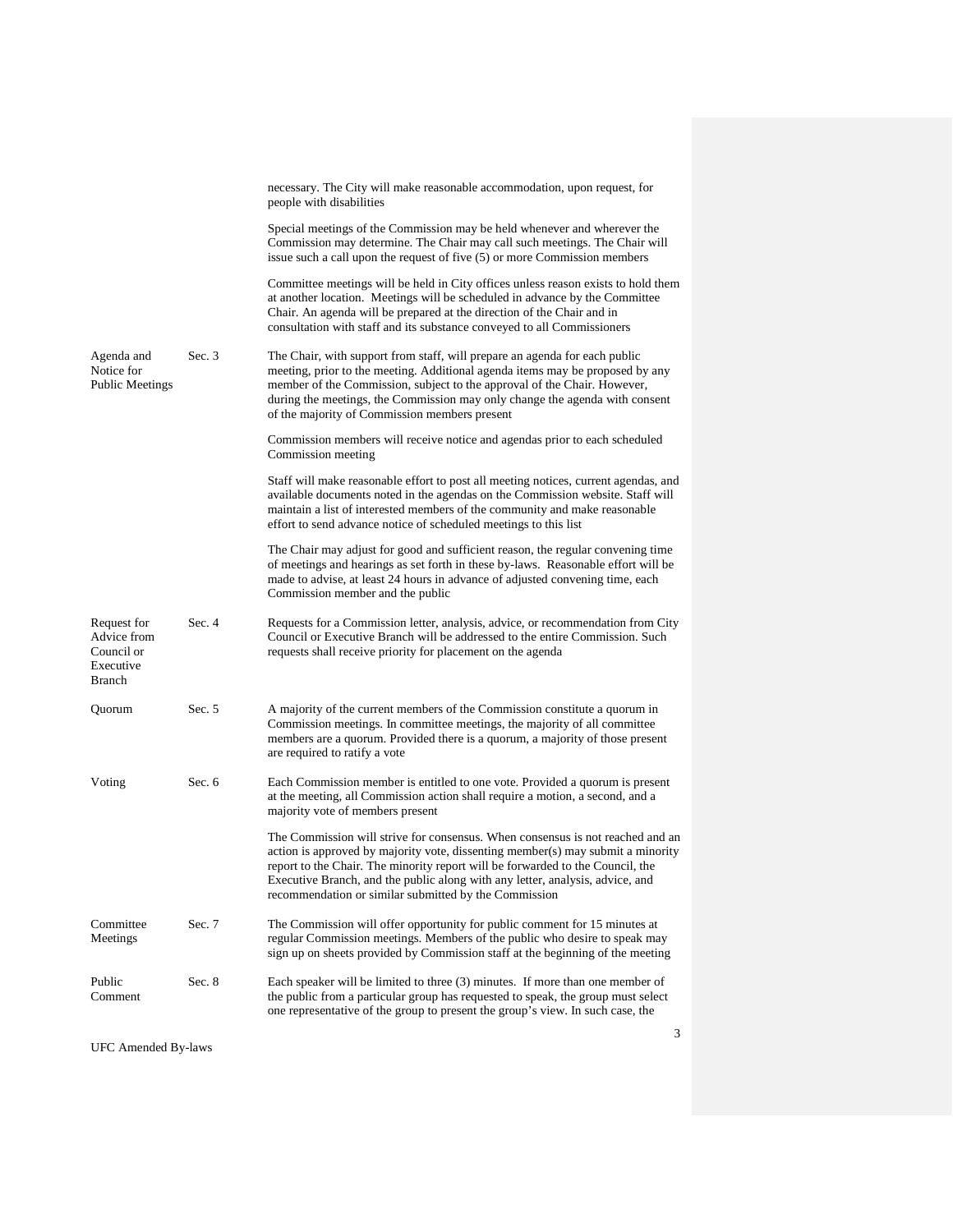group's representative will be allowed five (5) minutes to speak

The Chair will recognize those individuals who signed up to speak and will enforce the appropriate time limits. Speakers should preface their remarks by stating their first and last names, where they live, and where they work. Public comments made at meetings must be related to the issues on the agenda for that meeting. Written comments will also be accepted and should be directed to Commission staff at the Office of Sustainability & Environment (OSE)

The Chair has the right to exercise discretion in the implementation of this section

### ARTICLE III

#### Records, Publications, and Reports

| Records                    | Sec. 1   | All records of the Commission will be open to public inspection                                                                                                                                                                                                                                                               |
|----------------------------|----------|-------------------------------------------------------------------------------------------------------------------------------------------------------------------------------------------------------------------------------------------------------------------------------------------------------------------------------|
| <b>Annual Report</b>       | Sec. $2$ | The Commission Chair or their designee will annually report, or request that the<br>OSE Director make a report, to the Mayor and City Council outlining the<br>Commission's goals and objectives, and progress toward achieving them;<br>describing its programs and the amount of business transacted                        |
|                            |          | Members of the Commission will be given an opportunity to review the draft of<br>the annual report                                                                                                                                                                                                                            |
| Minutes                    | Sec. $3$ | Minutes of all regular Commission public meetings will be promptly recorded,<br>maintained, posted on the Commission website, and available for public<br>inspection                                                                                                                                                          |
|                            |          | Meeting minutes will list the members present and consist primarily of a<br>summary of discussion and record of action taken. Minutes in draft form for any<br>particular meeting will be forwarded to each Commission member prior to the<br>subsequent meeting for appraisal and action/adoption at such subsequent meeting |
|                            |          | <b>ARTICLE IV</b>                                                                                                                                                                                                                                                                                                             |
|                            |          | <b>Adoption and Revision of By-Laws</b>                                                                                                                                                                                                                                                                                       |
| Adoption                   | Sec. 1   | The Commission will adopt these by-laws for the conduct of its business. Copies<br>of such by-laws shall be made available for public inspection                                                                                                                                                                              |
|                            | Sec. 2   | The rules contained in Robert's Rules of Order Newly Revised will govern this<br>Commission in all cases to which they are applicable and in which they are not<br>inconsistent with these by-laws                                                                                                                            |
|                            | Sec. $3$ | These by-laws, as adopted by the Commission, may be revised or amended at any<br>regular meeting by a vote of at least two-thirds $(2/3)$ of the members of the<br>Commission, provided that notification of such proposed revision or amendment<br>had been made to Commissioners thirty (30) days prior to vote             |
|                            |          | <u>ARTICLE V</u>                                                                                                                                                                                                                                                                                                              |
|                            |          | Ethics                                                                                                                                                                                                                                                                                                                        |
| City Code of<br>Ethics     | Sec. 1   | The Urban Forestry Commission complies with the provisions of the Seattle<br>Ethics code                                                                                                                                                                                                                                      |
|                            |          | Commissioners shall conduct themselves in a manner consistent with the Seattle                                                                                                                                                                                                                                                |
| <b>UFC</b> Amended By-laws |          | 4                                                                                                                                                                                                                                                                                                                             |